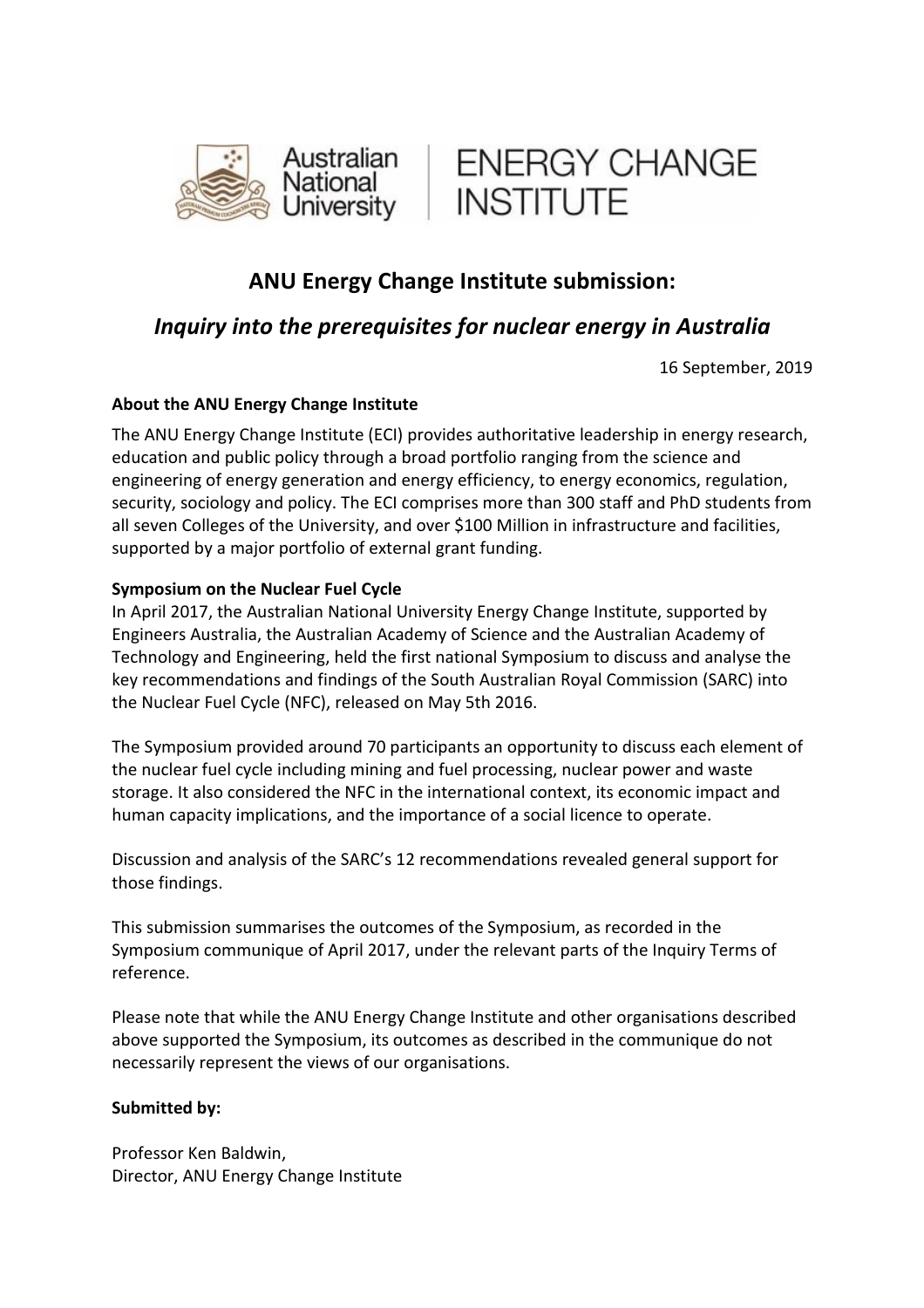#### **Terms of Reference**

#### **a. waste management, transport and storage**

The Symposium noted that Australia is already part of the NFC, and has international obligations to store and manage its own waste products responsibly. The current national radioactive waste arrangements are unsustainable in the long term, and the need for a national low-level waste disposal and intermediate-level waste storage facility is clear. Australia has the capability to construct and operate in the long term, a national facility for its own radioactive waste.

Separately, as recommended by the SARC report, the Symposium saw potential merit in establishing a radioactive waste storage and disposal facility in Australia for waste generated overseas.

The geological and hydrological conditions in Australia, for example the stability of the geology and the sparsity of underground water in South Australia, provide ideal preconditions for a high-level waste repository. This, coupled with the development of low risk methods of storage and disposal in other countries such as Finland and Sweden, yielded general support from the Symposium for SARC recommendation 11 to:

"*Pursue the opportunity to establish used nuclear fuel and intermediate level waste storage and disposal facilities in South Australia….".*

Given the global need and economic opportunity for a commercial waste facility in South Australia, the Symposium generally supported the removal of legislated prohibitions that currently rule out this option.

Waste storage would have significant non-proliferation benefits, by removing the rationale for national reprocessing programs for used fuel management reasons, and by removing national accumulations of used fuel which would otherwise be available for reprocessing in the future.

Waste storage as part of a fuel leasing arrangement was also explored. Guaranteed supply of fuel assemblies under an international leasing arrangement would benefit nonproliferation by removing the rationale for national enrichment programs. Leasing would be more attractive if it included used fuel take-back. Although it was noted that while the uranium mining industry has in the past been reluctant to embrace this capability, it remains open to investigating this opportunity as part of establishing a waste management industry.

The Symposium was of the view that the greatest economic impact of participation in the NFC would be from the storage and disposal of international nuclear waste.

While there was some disagreement over the level of profitability that an international waste repository might generate, it was still clear that the economic benefit would be substantial even if economic returns were significantly less than those projected by the SARC. A key issue is that construction should only proceed if sufficient take-or-pay contracts have already been signed.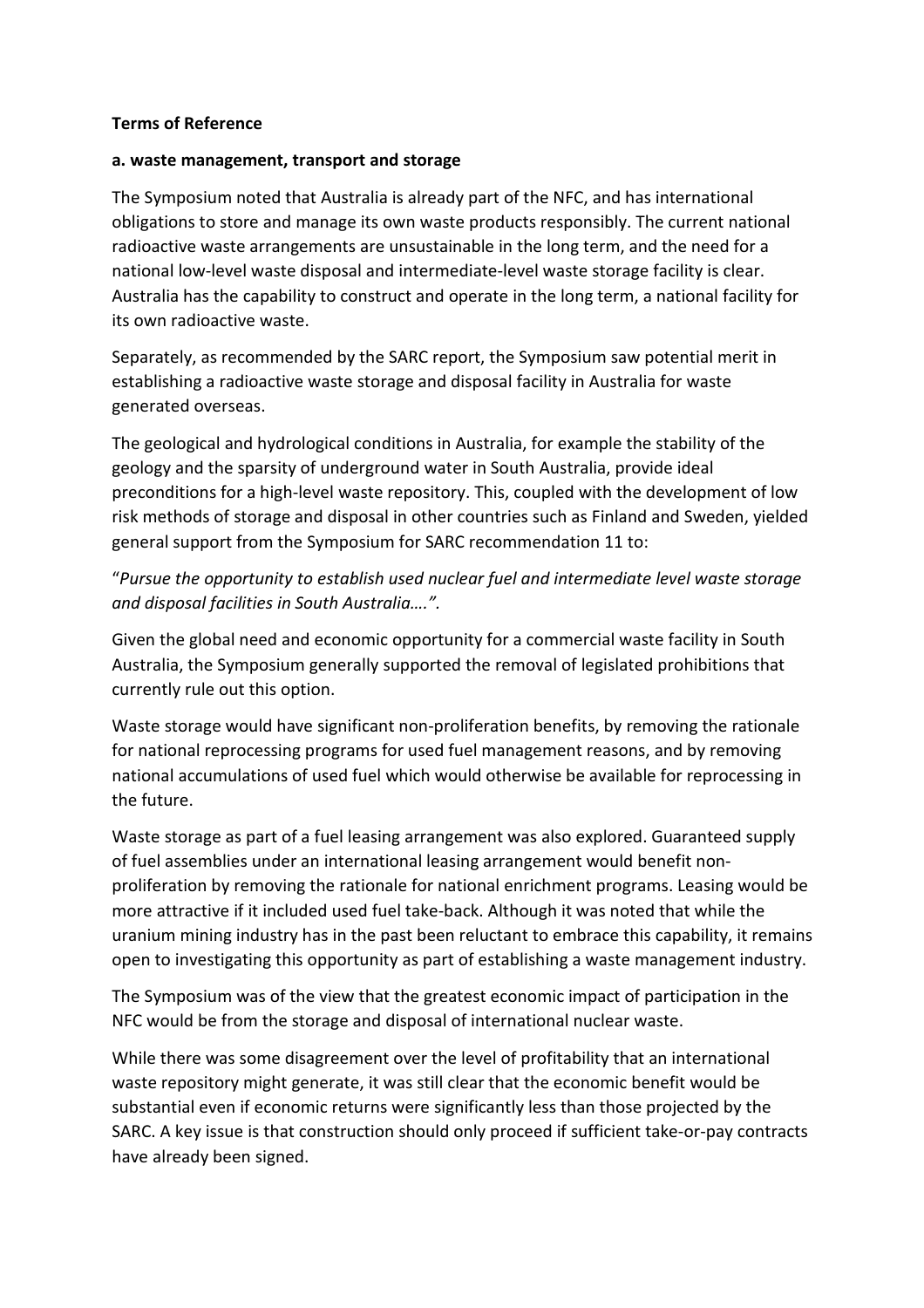#### **b. health and safety**

- **c. environmental impacts**
- **d. energy affordability and reliability**
- **e. economic feasibility**

### **f. community engagement**

The Symposium explored the social constructs relating to the attitudes towards nuclear energy in Australia, which are different to some comparator countries internationally.

The current understanding of nuclear issues in Australia is often not based on empirical evidence and data, but rather on political and ideological beliefs and sentiments. The Symposium agreed that education is the one way that may help to build greater understanding in the community of elements of the NFC in Australia.

The Symposium noted that distributed fairness and procedural fairness were critical for building trust and acceptance. Similarly, confidence in government to be able to manage the associated risks of the industry to both individuals and the environment was also seen as important.

The Symposium generally agreed that a social licence to operate will not be achieved quickly. It will take time, transparency and extensive consultation.

*Symposium Finding: Given that social license to operate is a key theme in all aspects of the NFC, the Symposium recommends that expertise in the humanities and social sciences be engaged to study the evolution and determining factors for public opinion on nuclear issues in Australia. This could be facilitated by engaging the Australian Academy of the Humanities (AAH) and the Academy of Social Sciences in Australia (ASSA) to propose jointly with the cosponsors of the Symposium, an ACOLA research project on the NFC social license to operate as an extension of their original 2010 study ( http://acola.org.au/wp/PDF/Archive/NAF-NuclearAttitudes.pdf ).*

#### **g. workforce capability**

The Symposium noted that Australia does not currently have sufficient human capacity to support all areas of the NFC. However, this could be ramped up over time by training Australian nationals, and also by importing expertise through targeted overseas recruitment and immigration.

#### **h. security implications**

- **i. national consensus**
- **j. any other relevant matter.**

## *Lifting legislated prohibitions*

The Symposium was of the view that legislated prohibition is inconsistent with widespread